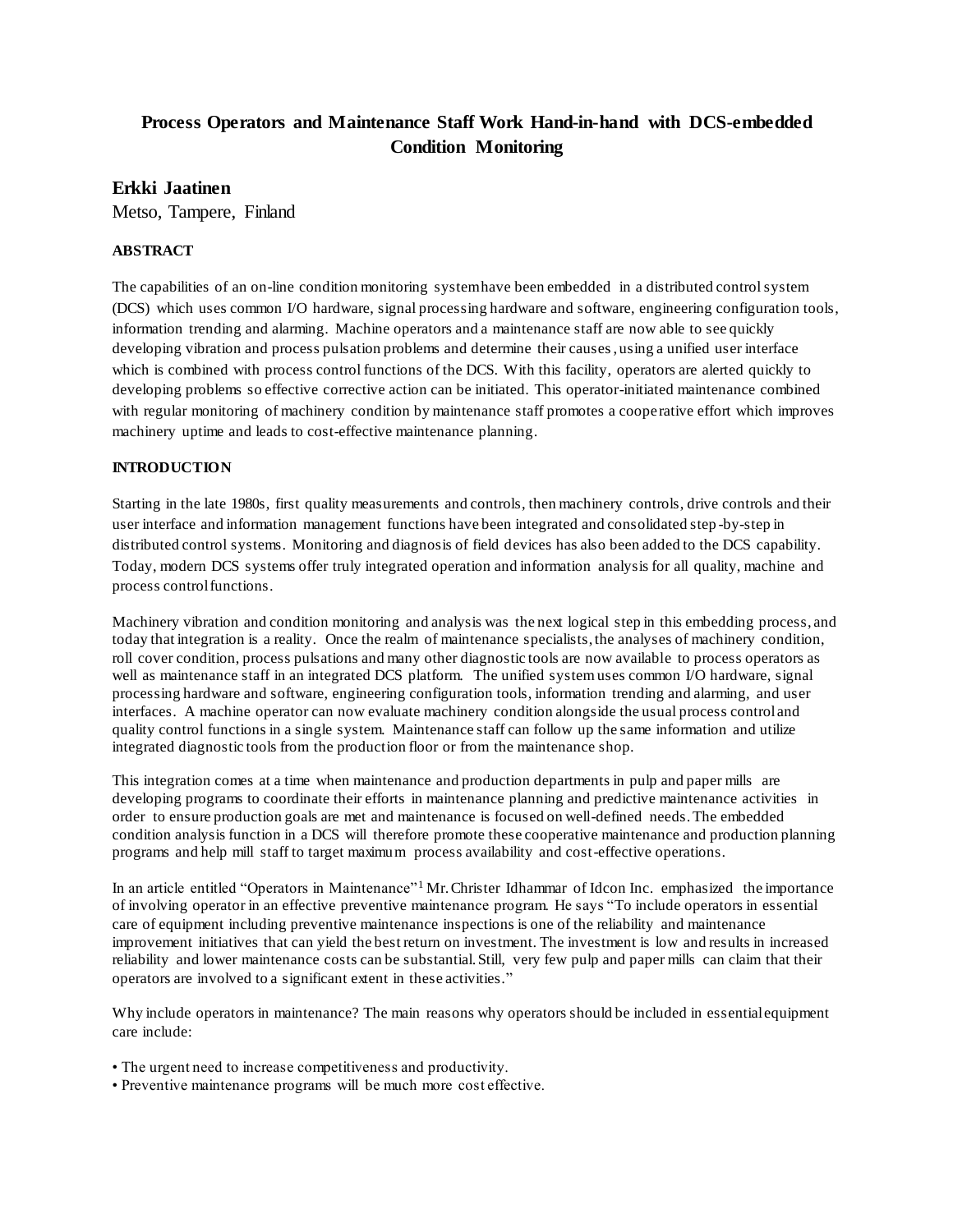- The partnership between operations and maintenance will improve.
- The operators are there always when production is up and running, 24 hours per and 7 days a week.

Mr. Idhammar continues, "Many basic equipment inspections require a frequency of less than eight hours. It cannot be justified to have maintenance crafts people to do these inspections twice a day. If it makes sense, these inspections will be done by operators who combine them with process inspections they do anyway.''

A similar important effect on operator activities was noted when machine interlock logic and its diagnostic "help pages" was included in DCS systems several years ago. With this diagnostic capability operators are able to find and correct the causes of machine halts and alert maintenance staff to the needed repairs.

#### **THE GOALS OF EMBEDDED CONDITION MONITORING**

The benefits of on-line condition monitoring are well known and documented<sup>2</sup>. By analyzing immediate and historical trends of machine vibrations, unexpected and costly failures and production outages are avoided. Thus, the mechanical assets of a mill are protected and workers' safety is ensured. Condition-based maintenance planning is very effective at maintaining uptime at a lower cost since only the required maintenance is done at the most appropriate times.

However, until recently, these condition monitoring systems were not integrated into the DCS. They used separate and unique I/O hardware, signal processing and computing hardware, diagnostic software, user interfaces, time trending and data management software. In many cases, the user interface terminals were in the corner of the main control room, separated from the operators' primary activity area, or in the maintenance shop only. Because of this separation of information and activities, process operations and maintenance were not connected to a large extent .

Thus, the process of integration of condition monitoring in the DCS had several interrelated objectives. These included:

- Common diagnostic tools for process operators and mechanical analysis specialists, thus promoting maintenance staff collaboration with production staff.
- Incorporation of all diagnostic features of the previous condition monitoring system including, the analysis of mechanical system vibrations, process pulsation, roll cover condition, and fabric-induced vibrations.
- A single user interface for operation, trending and alarm handling and also for detailed mechanical condition and process pulsation diagnostics. This would permit continuous monitoring 24 hours per day and 7 days per week, the same as the process control function of a DCS.
- A common history database for all data for reports and analysis. The integration with process data would make the analysis of machine condition data very effective and would facilitate the correlation of process and mechanical condition data.
- Common I/O and process station hardware for process controls and machine monitoring. This would allow a common and cost-effective system structure. The system would use the same configuration tools as for process controls, thus making engineering and system service more efficient.
- The ability to cost-effectively configure a small monitoring application with just a few measurement points.
- The same operator and engineering training for cost savings.
- Common spare parts for cost savings.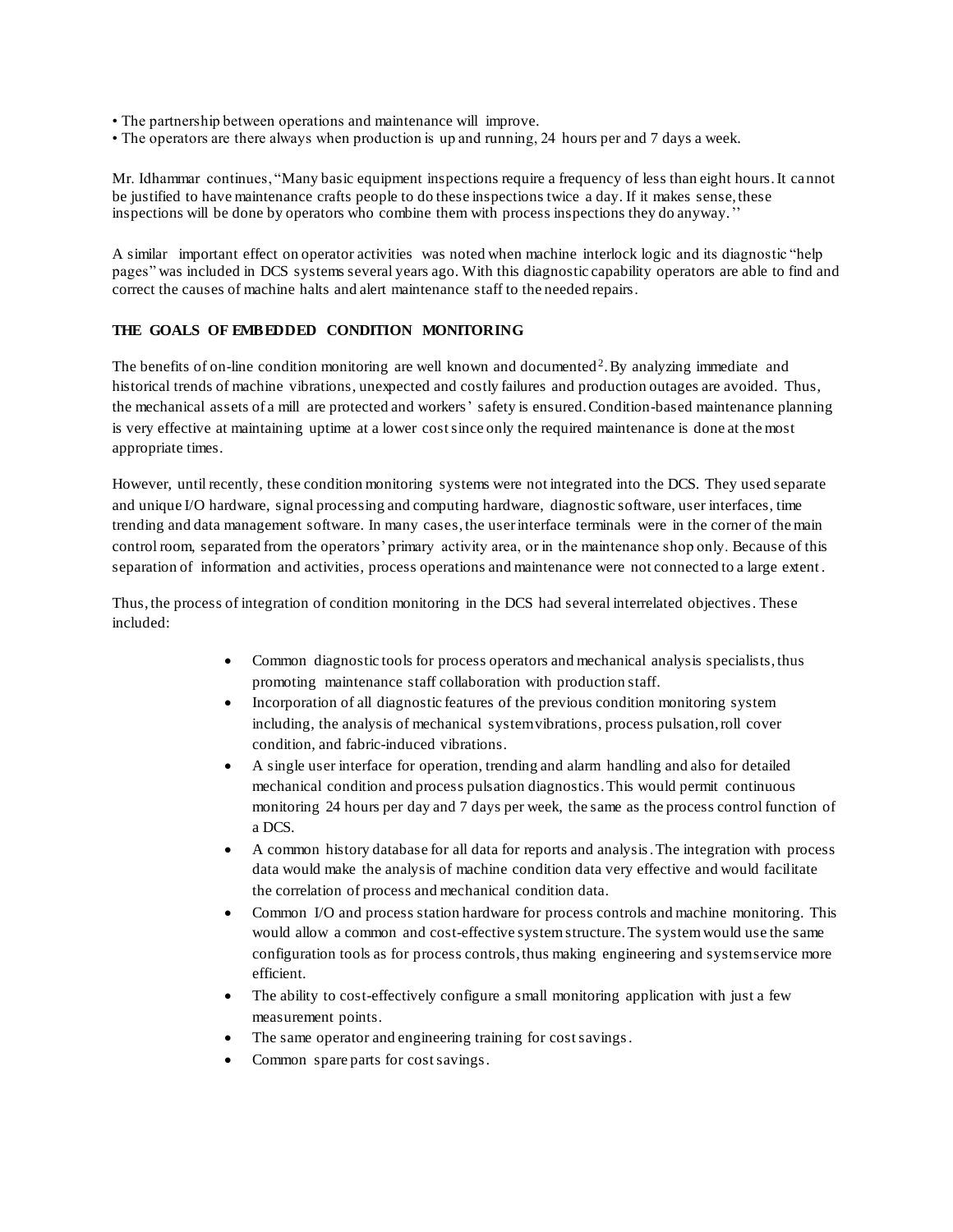The integration of the condition monitoring function in the DCS was done in several steps starting in 2008. First, the existing standalone condition monitoring system used common DCS I/O and analysis station hard ware. New high frequency I/O was added to the DCS I/O family with the capability to handle vibration signals up to 20 kHz. The existing condition monitoring database server was networked to the DCS which then displayed the existing condition monitoring user interface screens on the DCS operator stations.

In its present form, available today, the condition monitoring function is fully embedded into the DCS with common hardware, integrated user interface, common trending, alarming, reporting and engineering configuration tools.

### **UNIFIED USER INTERFACE**

With an embedded system, both machine operators and maintenance specialists are involved in the problem recognition and solution process so the displays are designed for both users to be easy to use and meaningful. Combined process and vibration analysis displays can be used quickly and effectively to diagnose mechanical problems. Operators can react much faster to critical, fast-developing problems like calendar barring, polymer roll "hotspots" and other severe vibration conditions that might indicate premature failure. More detailed componentspecific analyses and trouble-shooting tools are provided for maintenance staff. Figure 1 shows how a machinery condition alarm generates a visible alert on a process element, in this case a pump. When this alarming point is activated by mouse click a detailed vibration analysis window opens. See Figure 2. The detailed analysis reveals the source of the problem, a bearing or other mechanical component.



**Figure 1: A machinery condition alarms generates a visible alert on the DCS process display. When this alarm is activated by a mouse click a detailed vibration analysis window opens as shown in Figure 2.**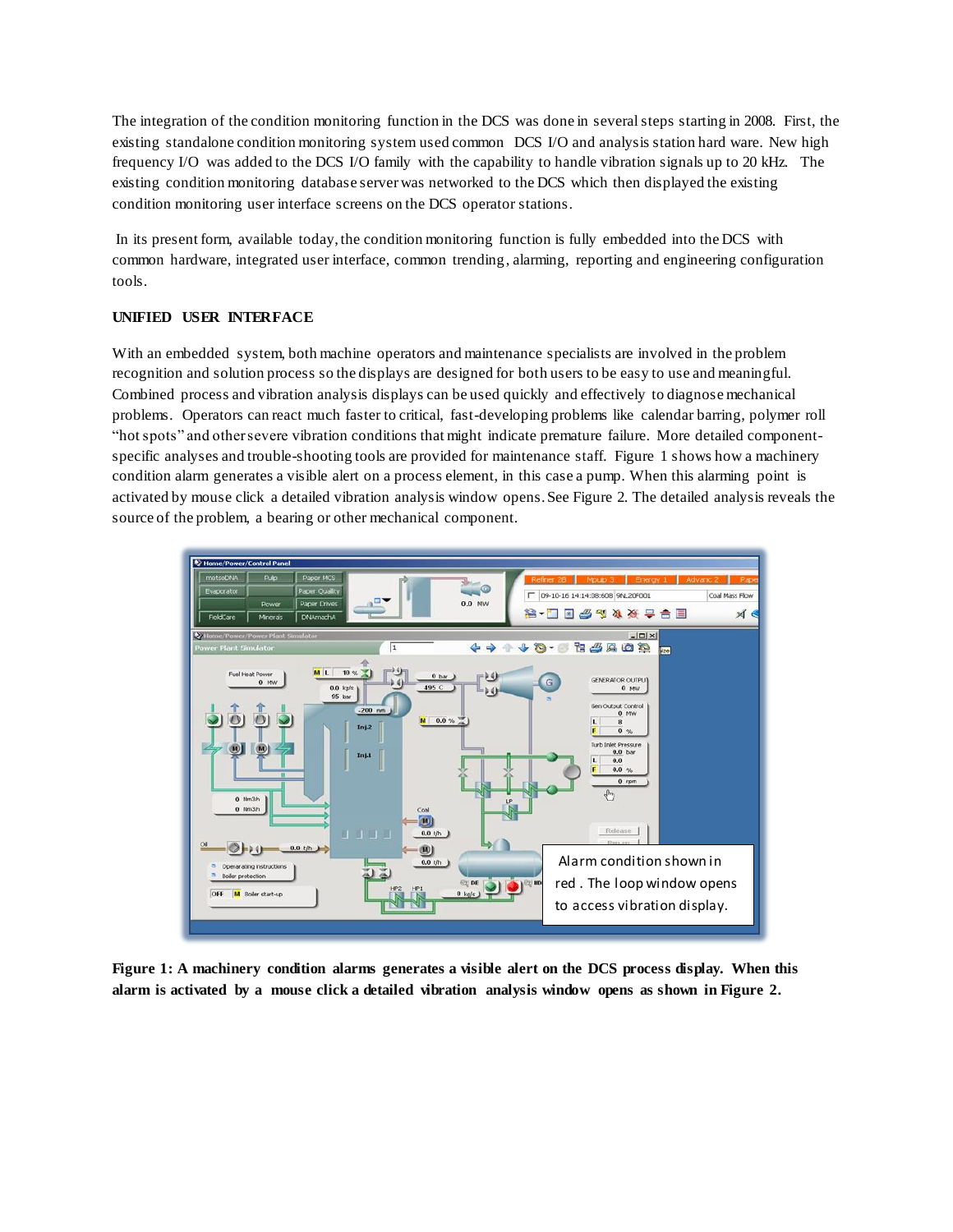

**Figure 2: When a vibration alarm is acknowledged and activated by a mouse click on the combined process display, a pop-up window reveals the details of the vibration patterns in the process element.**

#### **COMPONENT-SPECIFIC ANALYSIS**

The vibration analysis window reveals a wealth of information about the vibration characteristics of the process elements. The configurable and scalable displays can show the raw vibration signals up to 20 kHz, scalable bar graphs indicating both overall vibrations and fault-specific frequency components of these vibrations, and spectral analyses.These analyses viewed by maintenance specialists can reveal more detailed information about the root causes of the vibration problems. The system is also equipped with an extensive machine component database, including a bearing library which associates a fault frequency analysis to a typical problem with a drive train component.

Motor driven process components can be equipped with multiple vibration sensors and triggers to measure rotation speed. Figure 3 shows a typical sensor complement which can be used to deduce misalignment, imbalance, bearing or gearbox faults or other problems with mechanical systems which can be can be fixed or variable speed.The selection of the number and types of sensors required depends on the machine type, its construction, machine size and motor rating.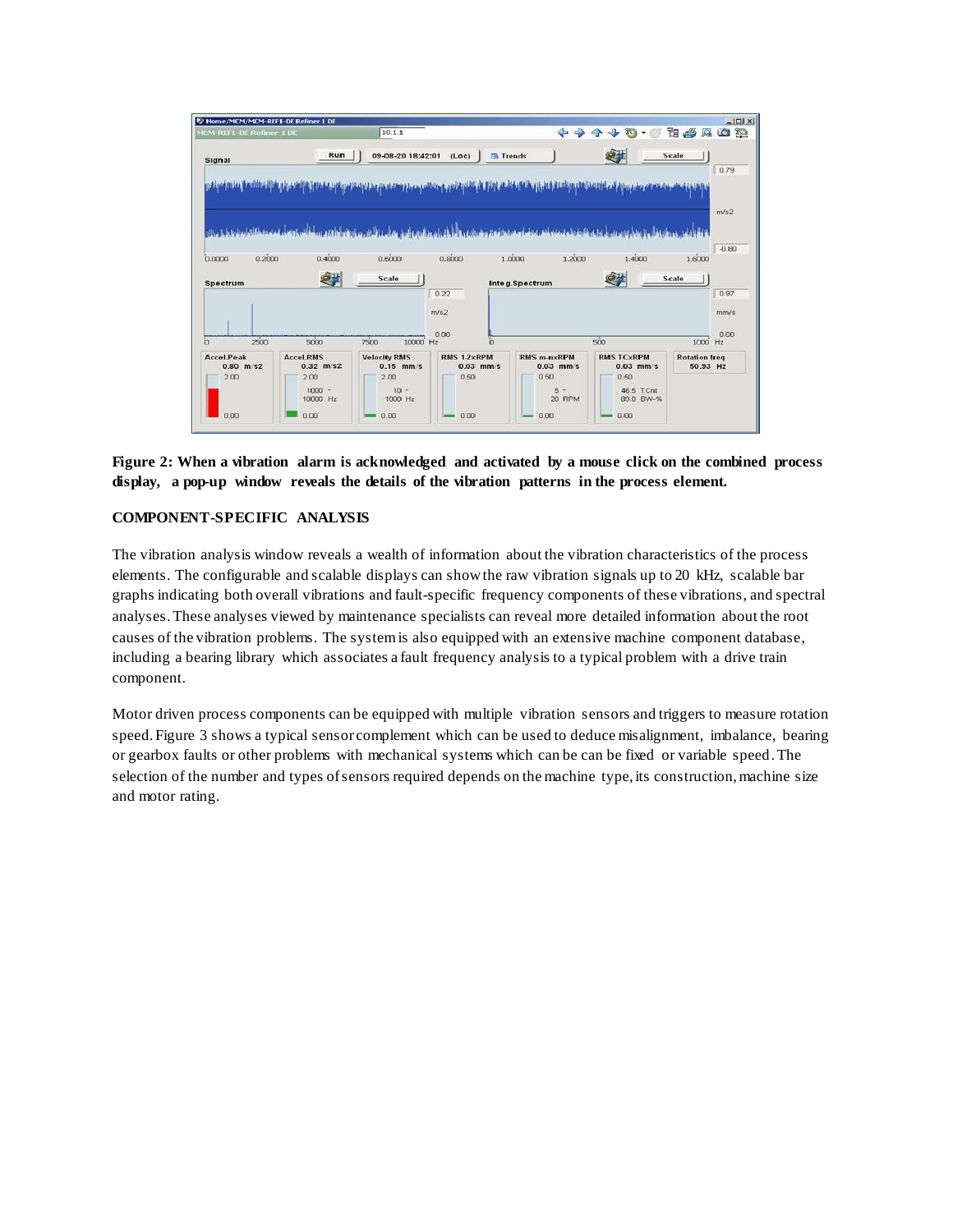

## **Figure 3 shows a typical sensor complement which can be used to deduce misalignment, imbalance, bearing or gearbox faults or other problems with mechanical systems. The drives can be fixed or variable speed.**

Vibration measurements can also be time trended and alarmed along with process data to show the development of vibration levels during extended machine running periods. Operators and maintenance staff can therefore see developing trends and plan maintenance activities. Trends of vibration data can also indicate if the machine can be run safely until the next planned maintenance stop or even for a longer period without encountering any production problems.

### **GROUP CONFIGURATION IN DCS**

Many driven machine mechanical systems have common drive and power transmission components, therefore the analysis set-up and alarm limits can be set as a group. See Figure 4. To make the project execution simple and efficient, similar machine types are configured using "templates" with pre-defined calculation scales and alarm limits. The template also includes common displays for the user interface. In this respect, the condition analysis function of the DCS is configured just like normal DCS process input groups. However, there is always a possibility to modify or tune parameters in a group or custom handle an individual monitoring target by disabling the grouping for the target and adjusting the parameters individually.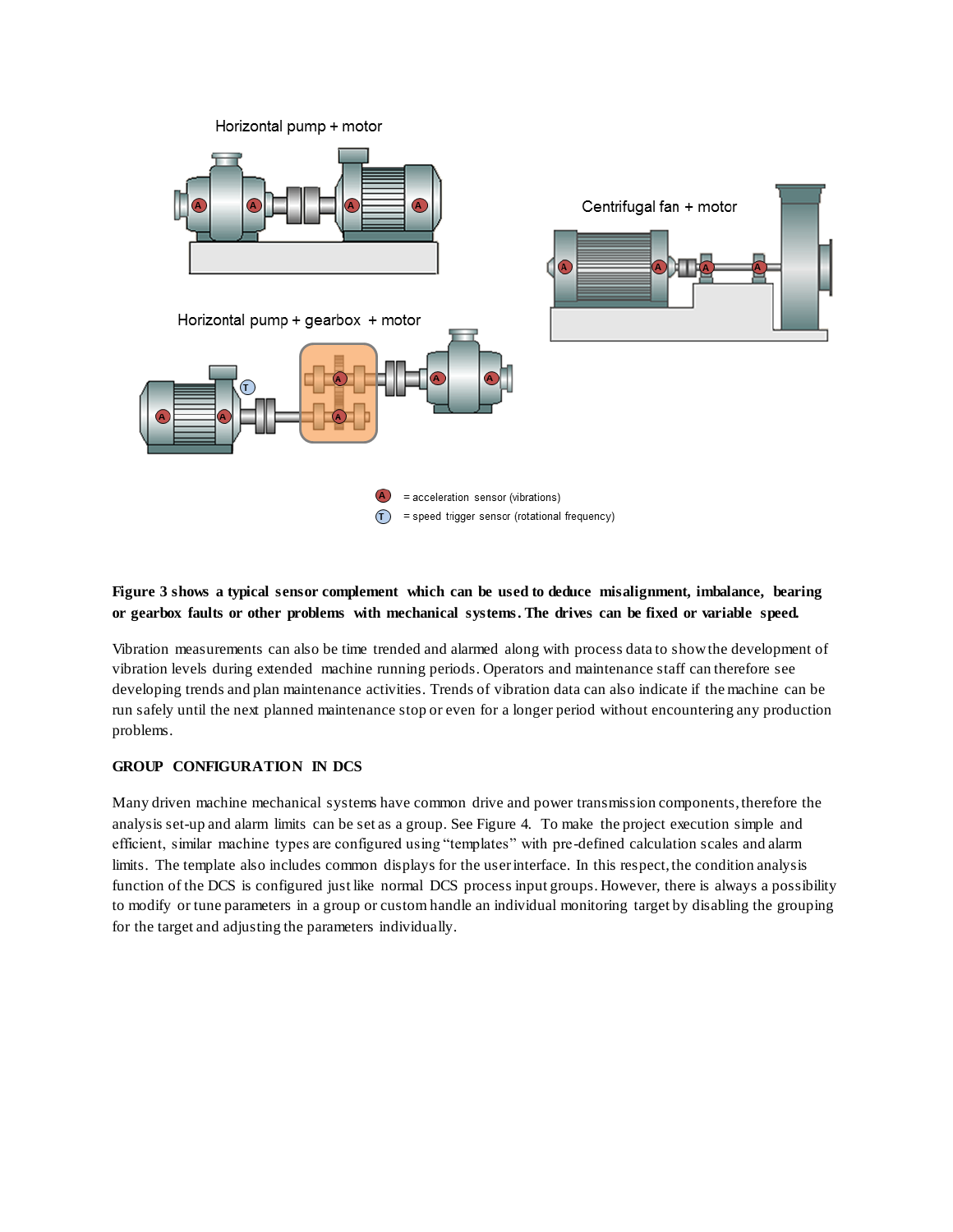| 27 DNAuse P101/MCM/Group Controls |         |                                  |                    |                             | $  D  \times  $ |
|-----------------------------------|---------|----------------------------------|--------------------|-----------------------------|-----------------|
| <b>Group Controls</b>             |         | 7.1                              |                    | +++++++++++                 |                 |
| <b>GROUP DISABLE CONTROL</b>      | Disable | <b>ANALYSIS INTERVAL [min]</b>   | 10                 | Signal Y-scale maximum      | 10.00           |
| <b>GROUP STORE CMD</b>            | Store   | TIME SINCE LAST ANALYSIS [min]   | 4                  | Signal Y-scale minimum      | $-10.00$        |
|                                   |         | <b>VECTOR STORAGE [interval]</b> | 3                  | Spectrum Y-scale maximum    | 1.00            |
|                                   |         |                                  |                    | Integr.Spectrum Y-scale max | 1.00            |
| <b>Acceleration Peak</b>          |         | <b>Acceleration RMS</b>          |                    | <b>Velocity RMS</b>         |                 |
| Meas.bar High Limit               | 2.00    | Meas.bar High Limit              | 2.00               | Meas.bar High Limit         | 2.00            |
| Meas bar Low Limit                | 0.00    | Meas bar Low Limit               | 0.00               | Meas bar Low Limit          | 0.00.           |
| Alarm HHigh Limit m/s2            | 100.00  | Alarm HHigh Limit m/s2           | 100.00             | Alarm HHigh Limit mm/s      | 100.00          |
| Alarm High Limit m/s2             | 100.00  | Alarm High Limit m/s2            | 100.00             | Alarm High Limit mm/s       | 100.00          |
|                                   |         | Freg.band High Limit Hz          | 10000              | Freg.band High Limit Hz     | 1000            |
|                                   |         | Freq.band Low Limit Hz           | 1000               | Freg.band Low Limit Hz      | $10^{-1}$       |
| <b>Velocity RMS 1-2xRPM</b>       |         | <b>Velocity RMS m-nxRPM</b>      |                    | <b>Velocity RMS TCxRPM</b>  |                 |
| Meas.bar High Limit               | 1.00    | Meas.bar High Limit              | 1.00               | Meas.bar High Limit         | 1.00            |
| Meas.bar Low Limit                | 0.00    | Meas.bar Low Limit               | 0.00               | Meas.bar Low Limit          | 0.00            |
| Alarm HHigh Limit mm/s            | 100.00  | Alarm HHigh Limit mm/s           | 100.0 <sup>h</sup> | Alarm HHigh Limit mm/s      | 100.00          |
| Alarm High Limit mm/s             | 100.00  | Alarm High Limit mm/s            | 100.00             | Alarm High Limit mm/s       | 100.00          |
|                                   |         | Freg.band High Limit RPM         | 20.00              | Tooth Count                 | 46.50           |
|                                   |         | Freq.band Low Limit RPM          | 5.00               | Frequency bandwidth %       | 89.00           |
|                                   |         |                                  |                    |                             |                 |

**Figure 4: Many driven machine mechanical systems have common drive and power transmission components, therefore the analysis set-up and alarm limits can be set as a group. Individual set-ups are also possible**

#### **CASE STUDY – LIME KILN ROLLER MISALIGNMENT**

A typical case of embedded condition monitoring is illustrated by the diagnosis and correction of a lime kiln support roller misalignment problem. A faulty roller bearing had just been replaced along with the complete kiln support roller assembly. After the kiln had warmed up to normal operating conditions production personnel noticed that the same support roller area was showing an alarm situation, as shown in Figure 5, and maintenance people were notified.

When the alarmed point was clicked a pop-window of the vibration pattern of that support roller showed a cluster of pulses occurring in regular intervals in the vibration time trended signal. See Figure 6. The impulse frequency was close to the characteristic impulses from a failed inner race roller bearing. But the pattern was not exactly the same as a failed bearing and the impulses were not continuous. The impulse series during a 19-second sample period appeared about once per support roller rotation period of 11.1 seconds, corresponding to a rotation frequency of 0.09 Hz.

After some thought and a site inspection it was noticed that the rotation of the kiln was not smooth and there was a "rumbling" noise. This is a typical indication of an alignment error in the kiln. With a further inspection it was noticed that the new support roller was slightly larger than the older one, so it was carrying more load than the others. A realignment of the support rollers was completed and the kiln mechanical operation returned to normal.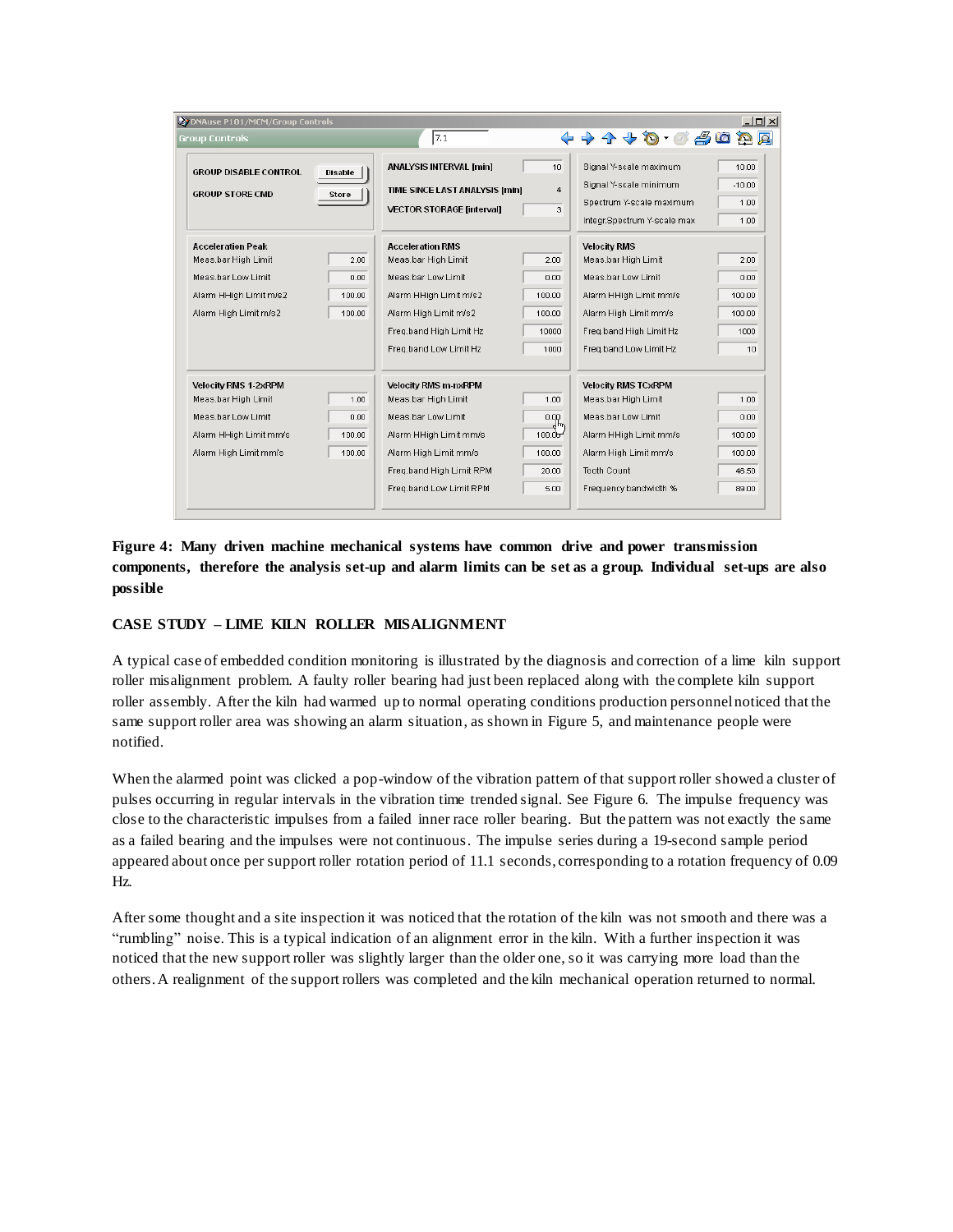

**Figure 5: Alarmed point in red indicates a vibration problem in a kiln support roller. Clicking on that point opens up a vibration analysis tool as shown in Figure 6.** 



**Figure 6: A signal sample from a troublesome support roller bearing housing vibration.**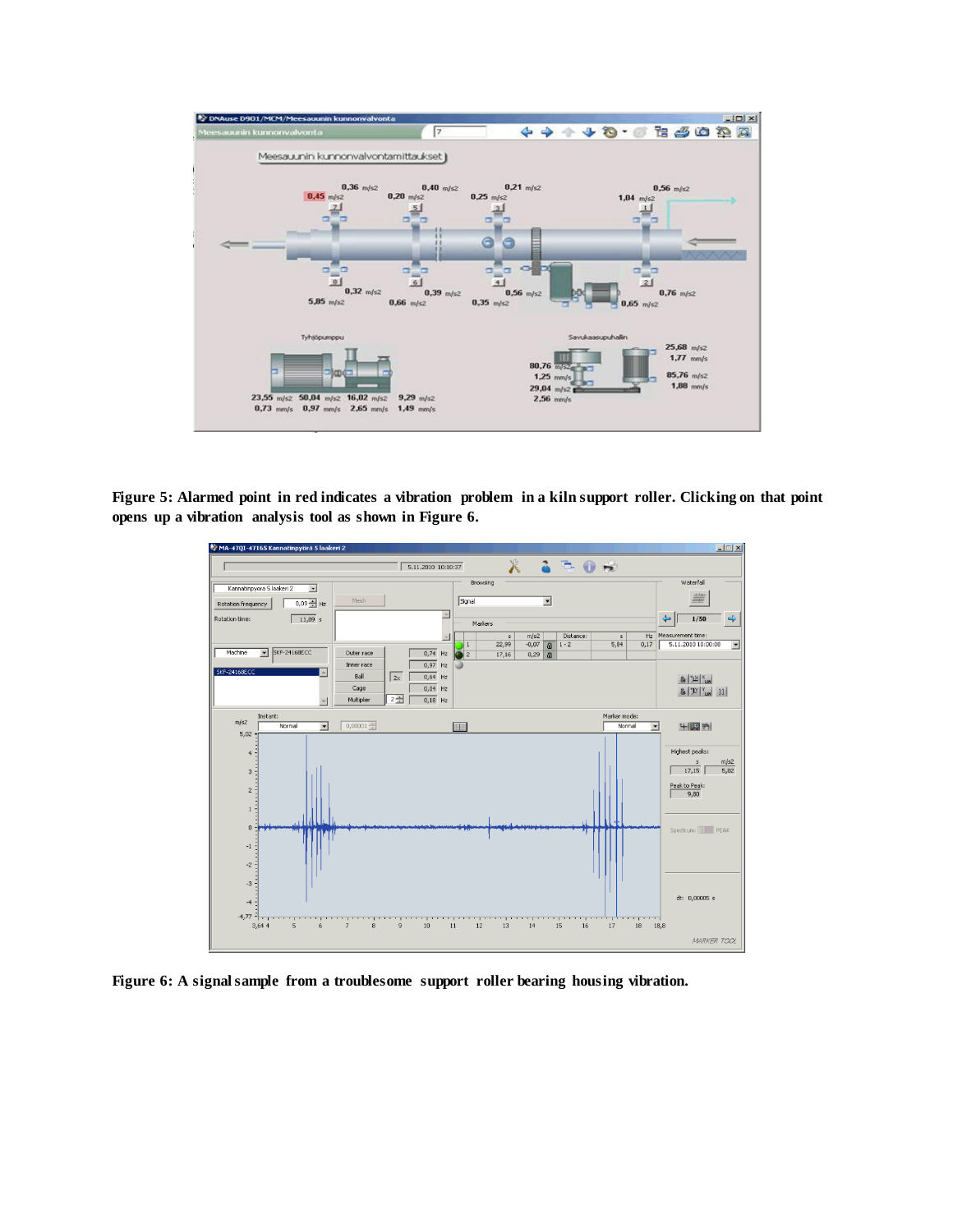#### **BENEFITS OF EMBEDDED CONDITION ANALYS IS**

By measuring, analyzing, trending and alarming vibration levels in mechanical systems immediate mechanical faults can be detected and definitive corrective action can be taken at the right time for the right reasons. In many cases this positive action, reinforced by precise and meaningful data, can avoid unplanned failures and extensive and expensive machine downtime. Also, safety problems can be foreseen and prevented. Machine runnability and product quality can be optimized by diagnosing machine pulsation and vibrations and solving them at their source.

By archiving vibration data over extended periods, a maintenance history of a mechanical system can be dev eloped and maintenance can therefore be scheduled to ensure maximum machine uptime for the right service actions and the lowest service costs. Only the most effective and targeted maintenance need be done.

Condition monitoring embedded in a DCS also allows the analysis of pulsations and vibrations in various paper machine sections from the wet end to paper finishing. The solution to these vibration or pulsation problems often results in better paper quality or machine runnability. Figures 7 and 8 illustrate how this analysis capability can be used to diagnose wet end pressure pulsations and calendar barring problems. By STA analysis of vibrations in paper machine press and calender nips, the running condition of press fabrics and the condition of roll covers can be assessed. Fabrics and rolls can be removed at the optimum time so paper quality or runnability are not compromised. In practice, roll grinding intervals can be extended as long as the covers are certified to be in good condition. The use of condition monitoring in multi-nip soft calendering is particularly critical as early warning of calendar "hot spots" can avoid premature, costly and dangerous roll cover failures.<sup>2</sup>



**Figure 7: The origins of wet end pulsations are determined by the integrated monitoring of the DCS system**